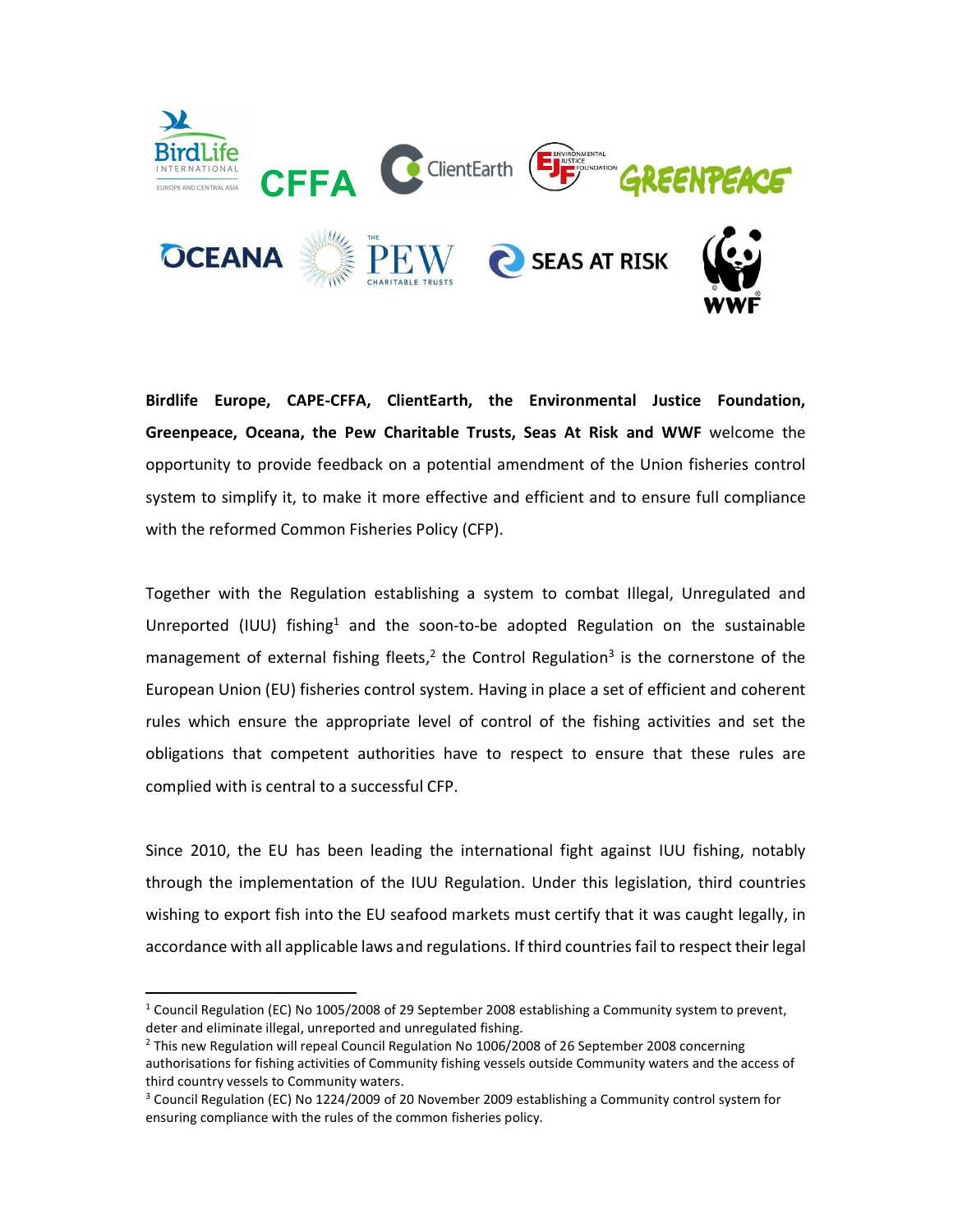obligations to fight IUU fishing, the EU can in turn list them as non-cooperating third countries and prohibit EU import of fish caught by third country vessels.

To ensure a level-playing field between EU and third countries' fishing vessels, it is however of utmost importance that this IUU policy is matched with a strong internal fisheries control policy. In particular, the Control Regulation is fundamental for ensuring that EU vessels apply technical management measures, including to minimise and, where possible, mitigate their impact on the marine environment, within EU and outside EU waters.

While we acknowledge significant gaps in the implementation of the Control Regulation, we are not convinced that a fast revision will improve some of the most serious shortcomings in the control system.

The success of the CFP and of the fight against IUU fishing depend largely on the provisions and full implementation of the Control Regulation. One of the Commission's primary concern should be the Member States' failure to comply with existing provisions, a full eight years after its entry into force.

Any revision of this legislation must follow due process and carefully weigh the need for reform against the risk of opening and diminishing the scope and subject of existing provisions. This process must notably implement the following critical areas:

- Collecting and presenting comprehensive data and evidence to support a clear set of options to be considered prior to any legislative initiative;
- Providing a comprehensive assessment of the impact of the policy options on stakeholders, including any potential revision of the existing rules; and
- Undertaking a full consultation of all stakeholders affected by the policy options and potential revision in order to gather sufficient views on what the EU fisheries control system should look like.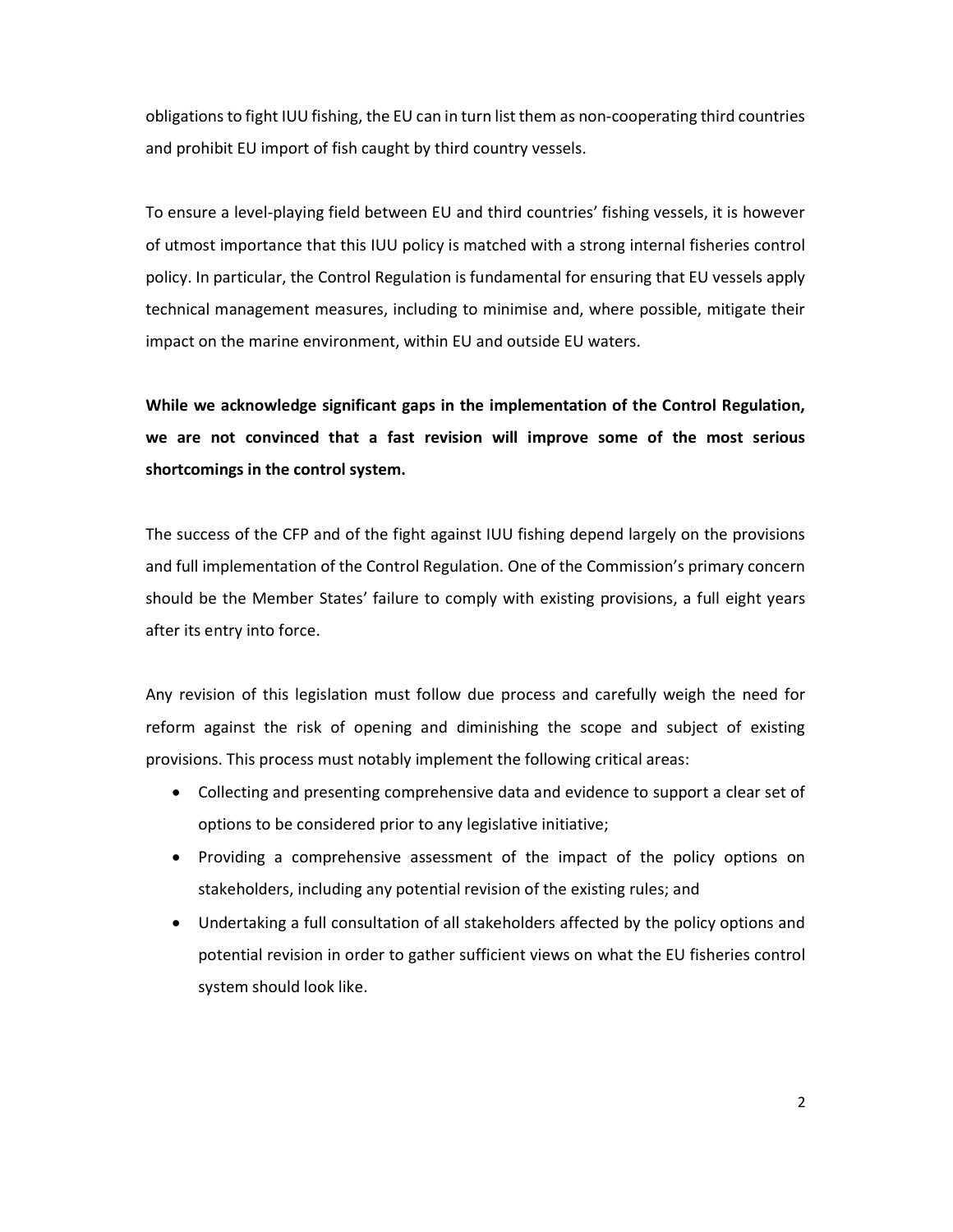It is a well-recognised principle of EU law-making that "stakeholders should always be consulted when preparing a Commission legislative or policy initiative or when performing an evaluation or fitness check and on Communications which launch a consultation exercise or Green Papers".<sup>4</sup> This principle is based on Article 11 of the Treaty on the European Union according to which "the European Commission shall carry out broad consultations with parties concerned in order to ensure that the Union's actions are coherent and transparent" and on Protocol No. 2 on the application of the principles of subsidiarity and proportionality which states that "before proposing legislative acts, the Commission shall consult widely".

It is compulsory under the Better Regulation Guidelines to conduct a 12-week internet-based public consultation for initiatives accompanied with an impact assessment. The only exception to that rule refers to situations where the evaluation and impact assessment are prepared in parallel.<sup>5</sup> This is however not the situation for the current dossier, as the REFIT evaluation of the Control Regulation was conducted before the Commission announced its decision to revise the Regulation.

The consultation strategy described by the Commission in its Inception Impact Assessment fails to mention the mandatory online public consultation. Instead, it underlines that " $an$ extensive public consultation was conducted in the framework of the REFIT evaluation in 2016, with 462 contributions received". The 2015/2016 public consultation on the REFIT evaluation of the Control Regulation cannot and should not substitute for a public consultation responding to the recent evaluation report and Inception Impact Assessment and potential legislative initiative on fisheries control.

It is clear that the 2015/2016 public consultation sought to address different issues than the ones at stake under the current legislative initiative of the Commission. The questions raised on this occasion focused on the **implementation** of some of the key parts of the Control Regulation and did not consider or consult on the possible **changes** that may be brought to

<sup>4</sup> Commission Staff Working Document SWD (2017) 350 of 7 July 2017, Better Regulation Guidelines, p.70.

<sup>&</sup>lt;sup>5</sup> Commission Staff Working Document SWD (2017) 350 of 7 July 2017, Better Regulation Guidelines, p.16.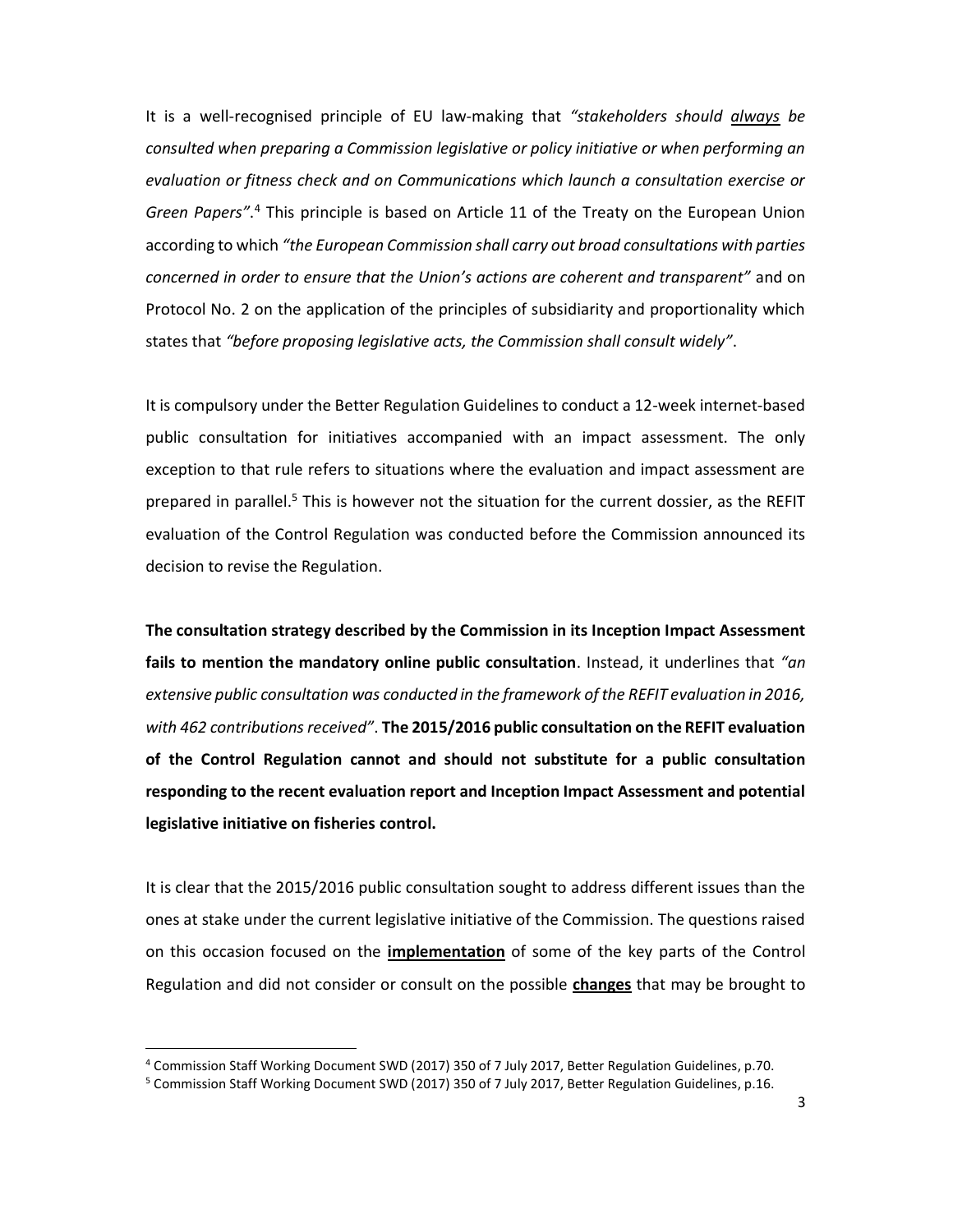the system. At the time, the three policy options presented by the Commission in its Inception Impact Assessment were not defined nor presented in a public document. In addition, the number of contributions received (462) is not an indication of the representativeness of the stakeholders who contributed to the consultation, as 68% of the replies came from only one Member State, Ireland, on a specific topic (super trawlers operating in the Irish seas).

Neither the announced "targeted" consultations during the last quarter of 2017 nor the workshop on 16 November 2017 can substitute for the mandatory online public consultation. The workshop itself will not allow those represented to provide in-depth replies to the policy options that will be considered by the Commission in its impact assessment, as is prescribed by the principle according to which "a consultation strategy should be designed, keeping in mind the need to consult on all key IA related-issues".<sup>6</sup> These key IA related-issues are not known to-date, and stakeholders are therefore unable to provide any sort of feedback on such issues directly to the Commission.

Moreover, one crucial principle for carrying out an impact assessment is that "the most appropriate methods should be identified to collect data and analyse impacts. Where necessary, external studies may be contracted out to provide input on specific elements".<sup>7</sup>

It is evident that the Commission is not allowing for the appropriate time to collect data and analyse impacts on the likely crucial priorities of the reform of the fisheries control system, in contradiction with the Better Regulation Guidelines.

In this respect, the Commission noted in its REFIT evaluation report on the implementation of the Control Regulation that "monitoring and catch reporting tools for vessels below 12 meters require particular attention".<sup>8</sup> To further investigate options on how to deal with the reporting of small-scale fisheries, the Commission launched a call for tenders on "Monitoring

<sup>&</sup>lt;sup>6</sup> Commission Staff Working Document SWD (2017) 350 of 7 July 2017, Better Regulation Guidelines, p. 17.

<sup>7</sup> Commission Staff Working Document SWD (2017) 350 of 7 July 2017, Better Regulation Guidelines, p. 17.

<sup>&</sup>lt;sup>8</sup> Report from the European Commission to the European Parliament and to the Council COM (2017) 192 final, p. 9.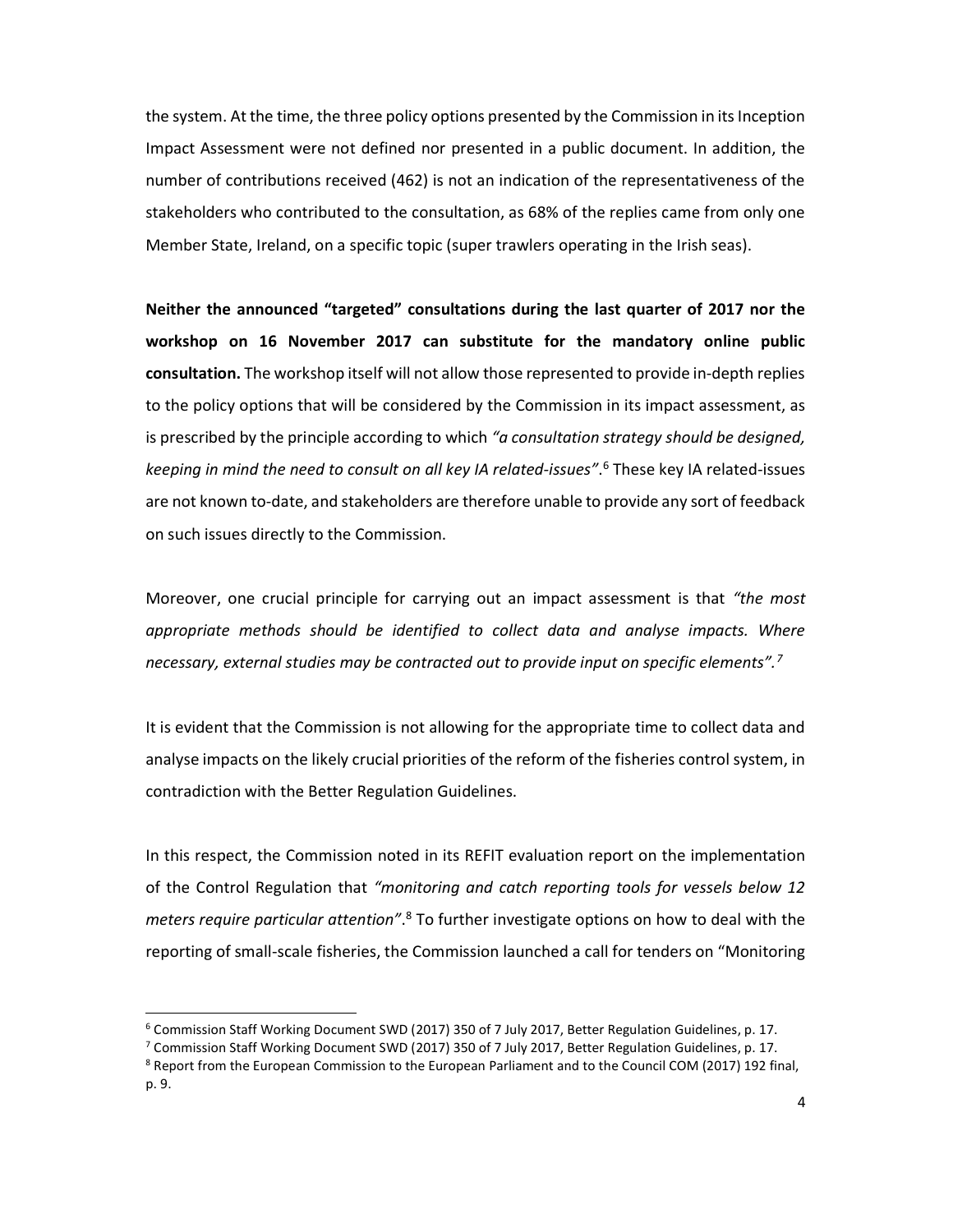small-scale fisheries" during the spring of 2017, whose aim was, amongst others, to propose "the design of a system that would be suitable for future development". The contractor is to "propose an outline of a prototype system for SSF monitoring, suitable for further development and possibly testing".<sup>9</sup> This study is scheduled to start at the end of 2017 and would take one year to complete. Under the Commission's current timeline for revision of the control system, the outcomes of this project will not be used to prepare the impact assessment and any legislative proposal of the Commission. This is alarming, as the Commission itself has identified monitoring and reporting of small-scale fisheries as one of the biggest shortcomings of the current Control Regulation during its REFIT evaluation process. It should therefore take the time to collect experts' advice and to develop a sound and credible proposal on this important topic, which is of concern to the vast majority of EU fishers.

Similarly, a call for tenders was also issued in spring  $2017^{10}$  to determine "whether the control of engine power is a good indicator for controlling the fishing effort of the fleet". This is to provide "the Commission with risk criteria and best practices on sampling and power measurement that will help consolidate the existing rules on the system of control of engine power". Its outcome would also be highly beneficial to the work of the Commission on the revision of the Control Regulation. Yet it is unlikely to be ready for consideration given the currently proposed consultation timeframe.

In light of all these concerns, Birdlife Europe, CAPE-CFFA, ClientEarth, the Environmental Justice Foundation, Greenpeace, Oceana, the Pew Charitable Trusts, Seas At Risk and WWF respectfully ask the European Commission to revert to the normal law-making procedure, as foreseen in the Better Regulation Guidelines, in order to: (i) allow all interested stakeholders to provide their opinion on all key impact assessment related issues within an appropriate and reasonable timeframe; and (ii) take enough time to collect data and

<sup>&</sup>lt;sup>9</sup> Call for tenders, Monitoring small-scale fisheries, EASME/EMFF/2017/011, Tender specifications.

 $10$  Call for tenders, Study on engine power verification by Member States, EASME/EMFF/2017/006, Tender specifications.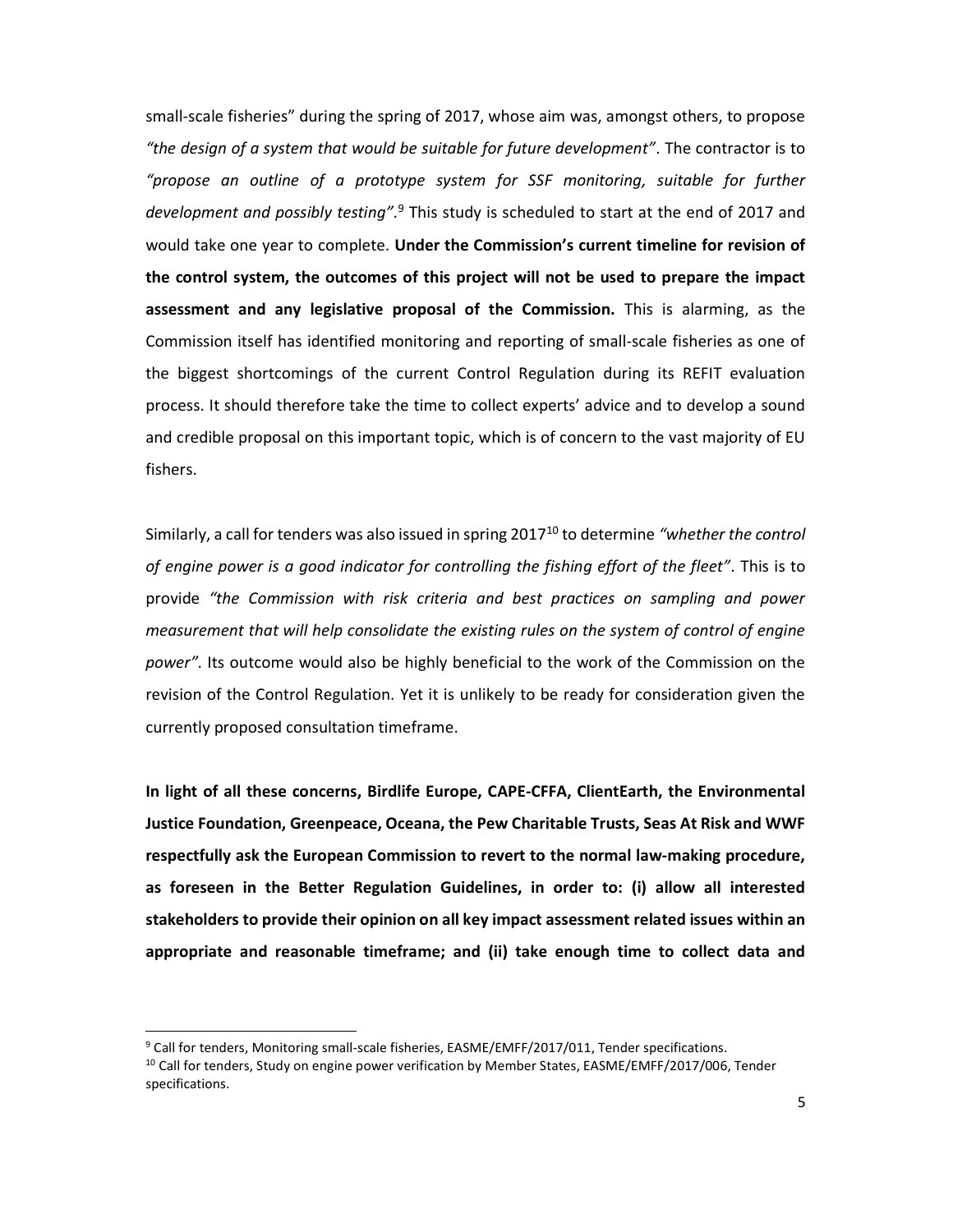analyse impacts on key issues relating to the EU fisheries control system, such as the monitoring of small-scale fisheries and the verification of engine power.

Should you have further questions or comments on this submission, please contact Elisabeth Druel (edruel@clientearth.org).